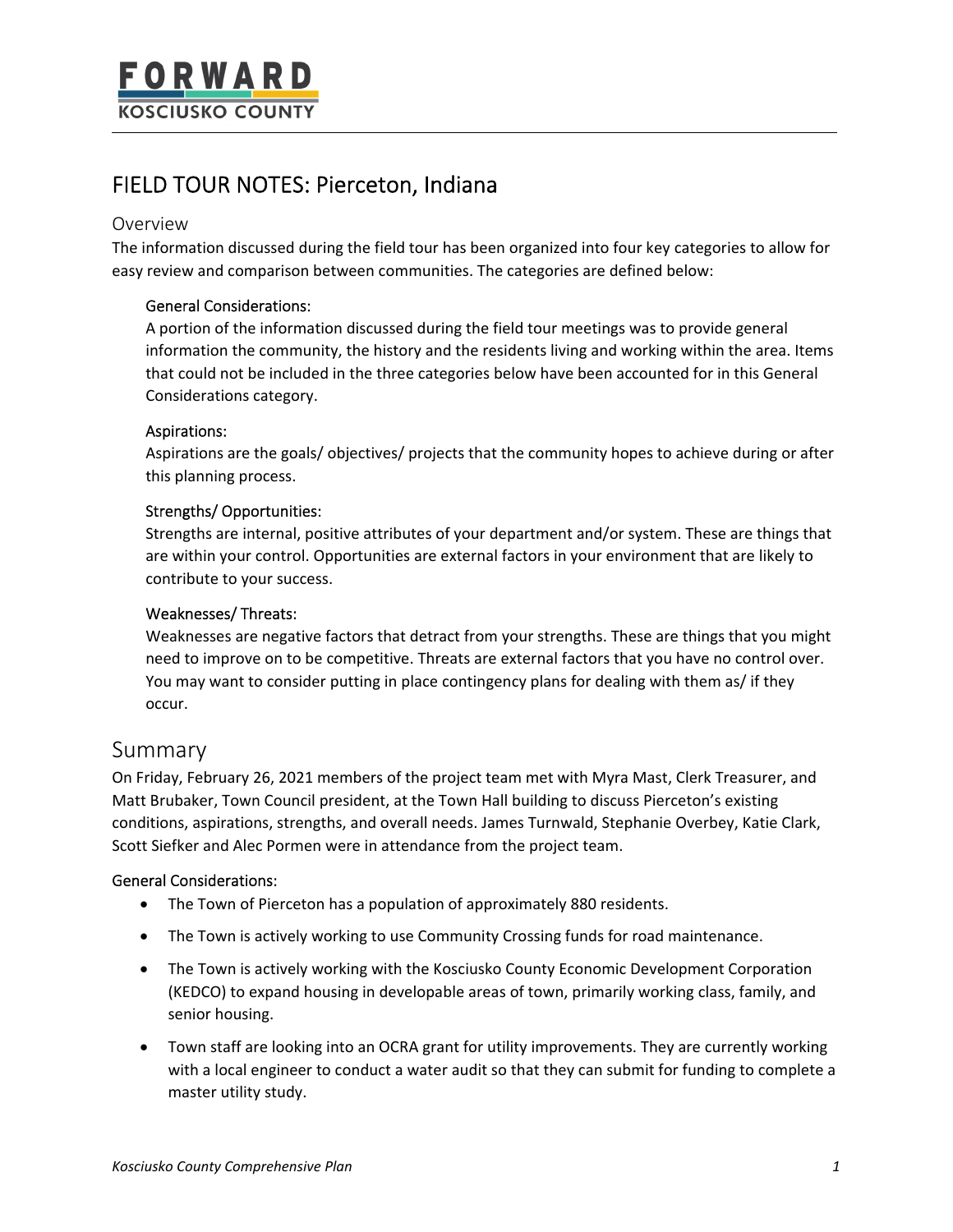- The Town has not yet decided what to do with the K21 funds. Engagement was conducted through social media to gauge local ideas and interests. Included in the feedback were ideas on a dog park, a new community building, or splash pad.
- Pierceton has a strong base of community led fundraisers and projects.
- Most of buildings downtown/on Main Street are occupied.
- Pierceton does not have a Town manager. The previous Town manager left the position, and it was decided to not fill the vacancy at the time.
- The Town is currently home to many older families, with children aging out of the school system. This is worrisome because it could lead to a drop in school enrollment which could impact local facilities.
- Pierceton is within the Whitko School Corporation. Pierceton has its own elementary school, located on Seventh Street near the southern end of the Town boundary. Middle School and High School facilities are located outside of Pierceton.

### Aspirations:

- Public restrooms were identified as a need during the Hometown Chat. While there is interest there are also concerns with the ongoing upkeep and maintenance of a facility like this. Currently leaders are exploring the opportunity to partner with local restaurants to offer public restrooms.
- The Town wants to explore entering the fire territory. A fire territory is an agreement between two or more existing government entities for the purpose of providing fire protection and emergency services.
- Creation of a new community building/center.
- The completion of a full utilities study.
- Development of senior living facilities.
- Development of the 180 acres the Town currently owns. This area, located east of SR 13, is currently farmed.

### Strengths/Opportunities:

- Pierceton has their own Chamber of Commerce, who is currently trying to find grants for downtown sidewalk improvements.
- The Town is known for its antique stores, they are a major draw for visitors.
- There are two parks within Pierceton, one of which is in partnership with the Township. For the park located along Seventh Street, the Township contributes money to maintain the ball fields on site.
- The park holding the baseball fields has a walking trail running behind it, there have been visions of expanding this trail to the wetlands west of the park.